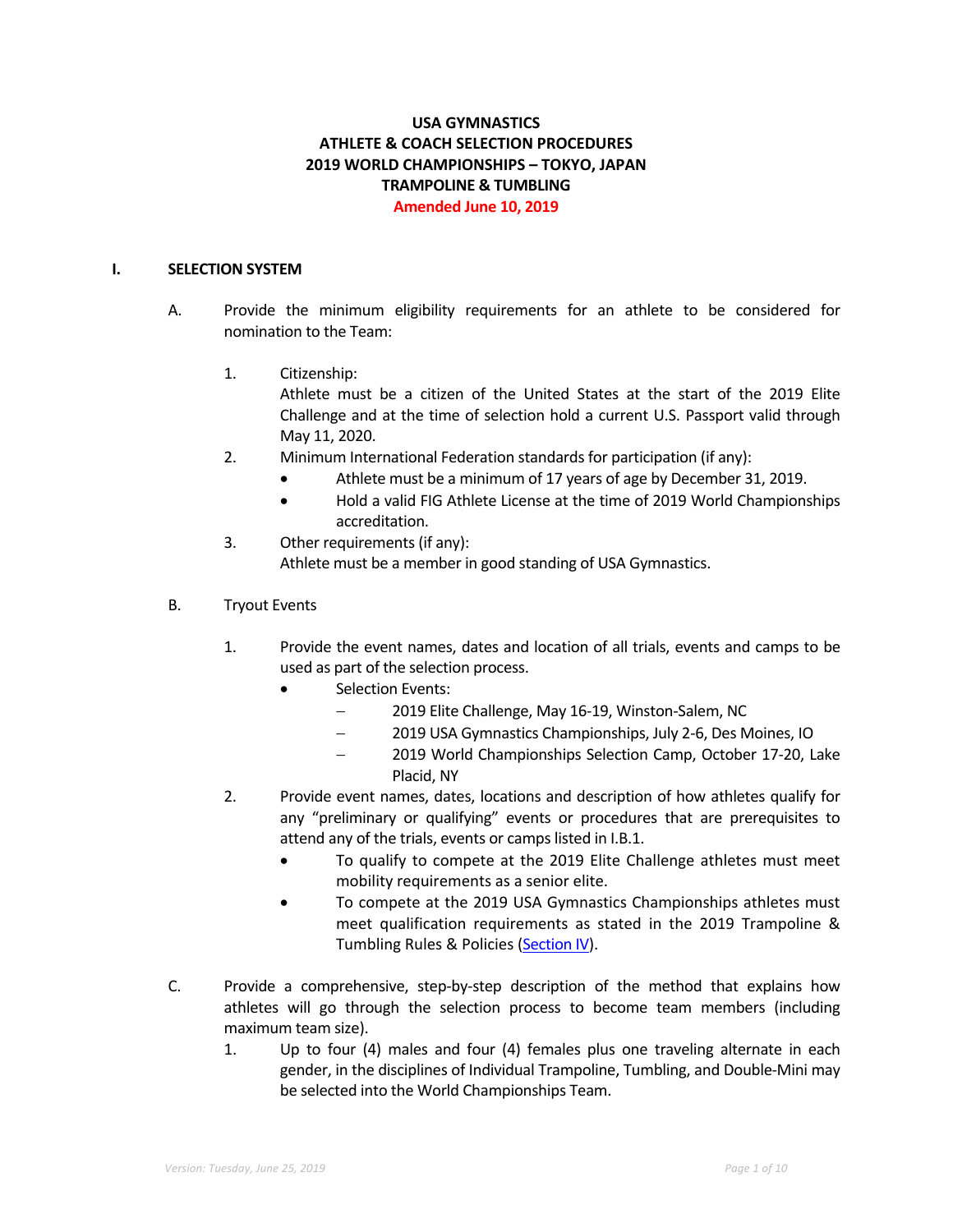- 2. Definitions:
	- a. Combined Score: The Combined Score is the sum of the highest two Preliminary Scores from the three Selection Events.
	- b. Preliminary Score: The Preliminary Score is the sum of Routine 1 and Routine 2 from the preliminary round at a single Selection Event.
	- c. Qualification Minimum Score: The Qualification Minimum Score is the sum of Routine 1 and Routine 2 from the preliminary round at a single Selection Event. The Qualification Minimum Scores are:
		- Trampoline Men: 104.000; Women: 97.500
		- Tumbling Men: 69.200; Women: 63.100
		- Double Mini Trampoline Men: 70.000; Women: 67.500
- 3. Process for World Championships team selection:
	- a. Up to three athletes with the highest Combined Score at the conclusion of the three Selection Events (clause I.B.1) will be named to the World Championships Team, provided they have met the Qualification Minimum Score requirement in the preliminary round at least once in the selection process.
	- b. In addition to athletes who earn a spot on the World Championships team (per 1.C.3.a.), the selection committee, using the discretionary selection criteria in section II, may add athletes (up to the maximum team size of four plus alternate) from among:
		- Athlete with the next highest Combined Score, having met the Qualification Minimum Score.
		- Petitioners, as outlined in I.D.
	- c. Should a minimum of three athletes not qualify to the World Championships team through I.3.a-b, the selection committee may select the athletes with the highest Combined Score at the conclusion of the three Selection Events, to a maximum of 3 athletes per gender/discipline.
	- d. Men's and women's synchronized trampoline pairs will be comprised of athletes named to the World Championships Trampoline Team and must include the alternate if applicable. The pairs will be named by the National Trampoline Team Head Coach, subject to the approval of the Selection Committee.
- 4. Athletes named to the 2019 World Championships team must attend the World Championships Preparation Camp, and must travel to Tokyo, Japan with the delegation.
- 5. The World Championships Team will be named by the Selection Committee immediately following the conclusion of the 2019 World Championships Selection Camp.

# D Petition Procedures

Notwithstanding the process identified in the preceding sections of these Selection Procedures, USA Gymnastics recognizes that extraordinary and unforeseen circumstances may occur which would cause an athlete otherwise deserving of a spot on the 2019 World Championships Team because of his/her previous competition results to be unable to participate in one or more steps in that process.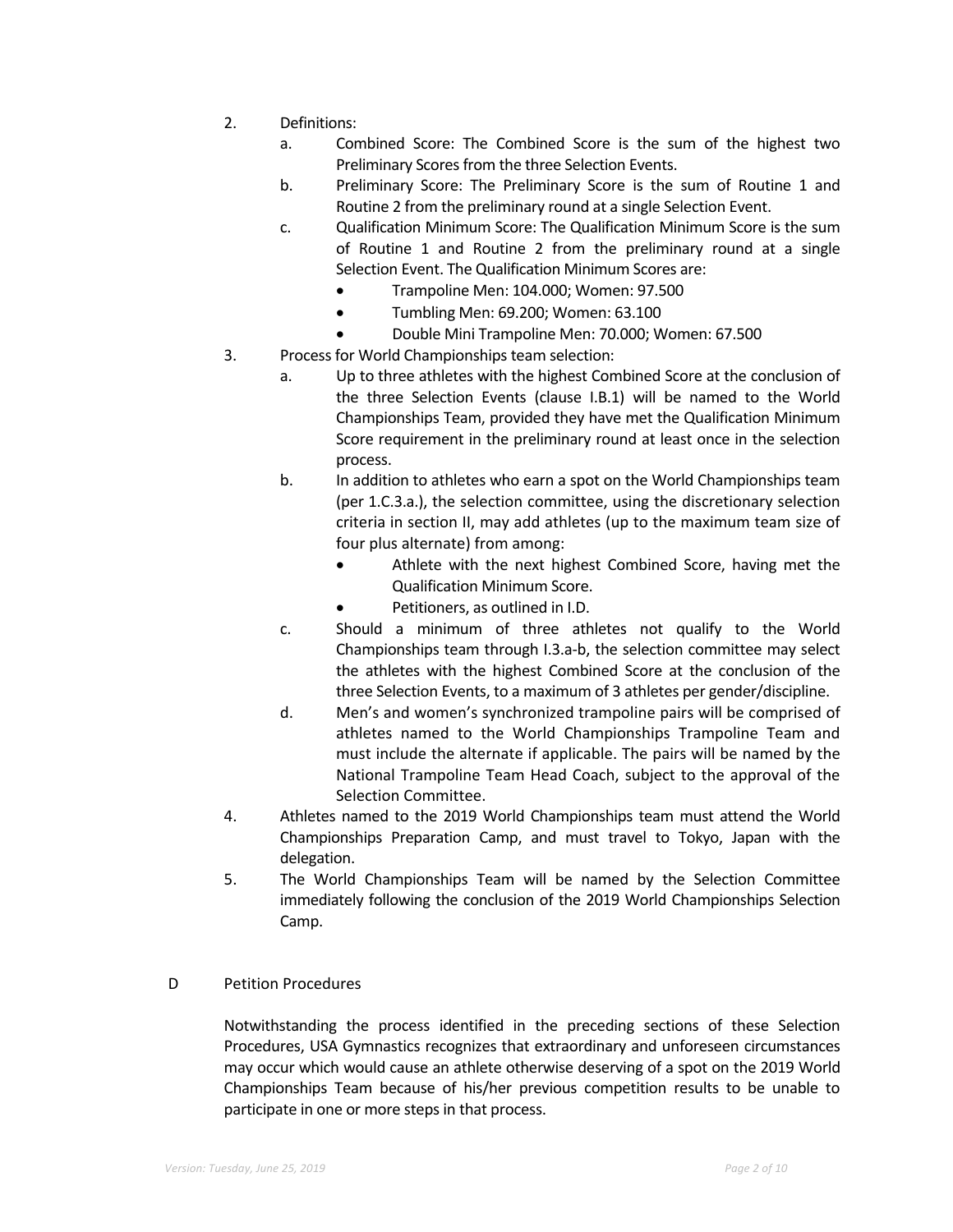- 1. Procedures for petitioning into the 2019 USA Gymnastics Championships are listed in the Trampoline & Tumbling Rules & Policies Section VI.II.B.1-6.
- 2. Athletes may petition directly to the 2019 World Championships Team.
- 3. Petitions to the 2019 World Championships Team will be considered for approval by the Selection Committee and must be received by the Trampoline & Tumbling Program Director as soon as practical after the athlete becomes aware of his/her inability to participate in the applicable competition and no later than the conclusion of competition at the 2019 World Championships Selection Camp.
- 4. The petition must state the specific injury, illness or unusual circumstance which prohibited the athlete from participating in the competitive process. In the case of a petition based upon injury or illness, the petition must be accompanied by a physician's statement. The nature and extent of that injury or illness is subject to verification by a doctor approved by USA Gymnastics.
- 5. To be eligible to petition, the athlete must have been an individual finalist (top 8) in the same discipline at the 2017 or 2018 World Championships or 2017 World Games, or the 2018 or 2019 U.S. National Champion in the same discipline.
- 6. In considering the petition, the Selection Committee will utilize the discretionary criteria outlined in II.B.3.
- 1. The Selection Committee (SC) is a three-member voting body: **Trampoline 12 Tumbling 12 Tumbling 12 Tumbling 12 Double Mini Trampoline** Elite Committee Chair \* Elite Committee Chair \* Elite Committee Chair \* National TRA Head Coach OR Junior National TRA **Coach** National TUM Head Coach | National DMT Head Coach Athlete Selection Representative Athlete Selection Representative Athlete Selection Representative High Performance Coordinator (voice, no vote) \*\* High Performance Coordinator (voice, no vote) \*\* High Performance Coordinator (voice, no vote) \*\* National TRA Head Coach **OR Junior National TRA** Coach (voice, no vote) \*\*\*
- E. Selection Committee Members

The Elite Committee Chair will serve as the SC Chair.

\*\* The High Performance Coordinator will present any background information relevant to selection (verbal or written report).

The Trampoline National Coaches will work together as part of the Selection Committee, but will only have 1 vote between them.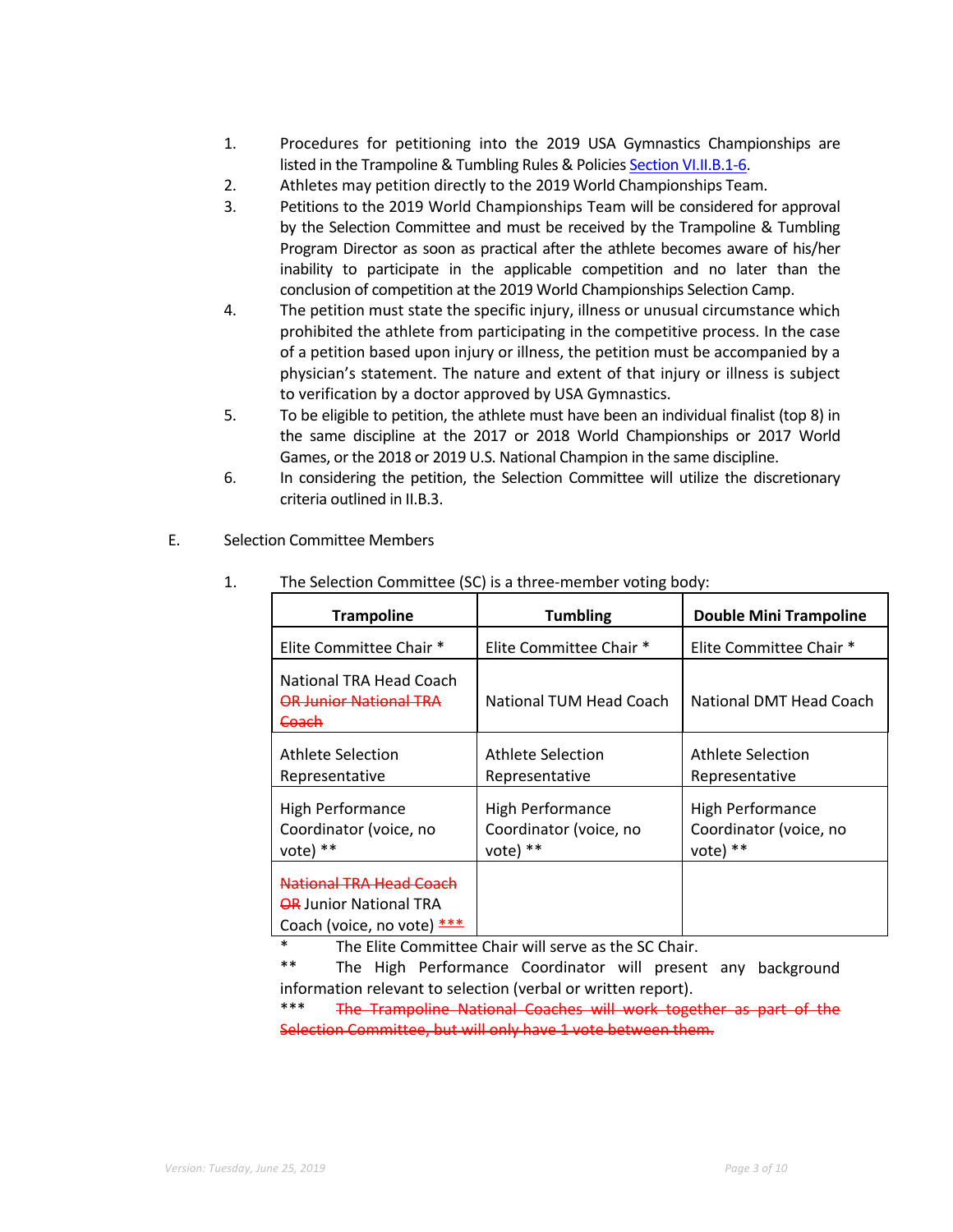- Note: An Independent Observer of Procedure appointed by a sub-committee of the USA Gymnastics Board of Directors will be present at the final selection meeting (no voice, no vote).
- 2. Conflict of Interest

In the event that an SC member is currently affiliated with any athlete in consideration for a team, or is unable to fulfill the obligations of the SC for any reason, a replacement will be named in the following order:

- Should the Athlete Representative need to be replaced, another person eligible to represent the athletes will be named.
- Should the National Trampoline Head Coach need to be replaced, the Junior National Trampoline Coach will be named.
- Should any other member of the SC need to be replaced (including the Junior National Trampoline Coach) replacements will be named by the SC Chair, with preference given to:
	- Members of the SC for other T&T disciplines
	- International experts (athlete / coach / judge with world-level competition or judging experience)
- Should the National Head Coach need to be replaced, they will retain the right to present a selection recommendation (complete with reasoning), and answer questions from the SC, after which time they will be required to leave the selection meeting.

## **II. DISCRETIONARY SELECTION**

- A. Provide rationale for utilizing discretionary selection (if any):
	- 1. Trampoline & Tumbling is a subjectively judged event. It is difficult to make selection decisions based solely on the rank order. Additionally, athletes can be severely penalized for failing to complete their entire routine or touching anything other than the competition surface.
- B. List the discretionary criteria and explain how they will be used (if any):
	- 1. The Selection Committee may choose additional team member(s), in addition to those who automatically secured a place on the team pursuant to I.C.3.a., following the conclusion of the 2019 World Championships Selection Camp.
	- 2. To be eligible for consideration under discretionary criteria, the athlete must be a petitioning athlete per I.D, or in the case that the Selection Committee needs to determine between a petitioning athlete and an athlete who had the next highest Combined Score per I.C.3.b.
	- 3. Criteria used by the Selection Committee will include:
		- Routine "hit" percentage
		- Recent international performance (result, type, frequency, and level)
		- Recent domestic performance (result, type, frequency, and level)
		- Total score potential: prior qualification total score or final pass score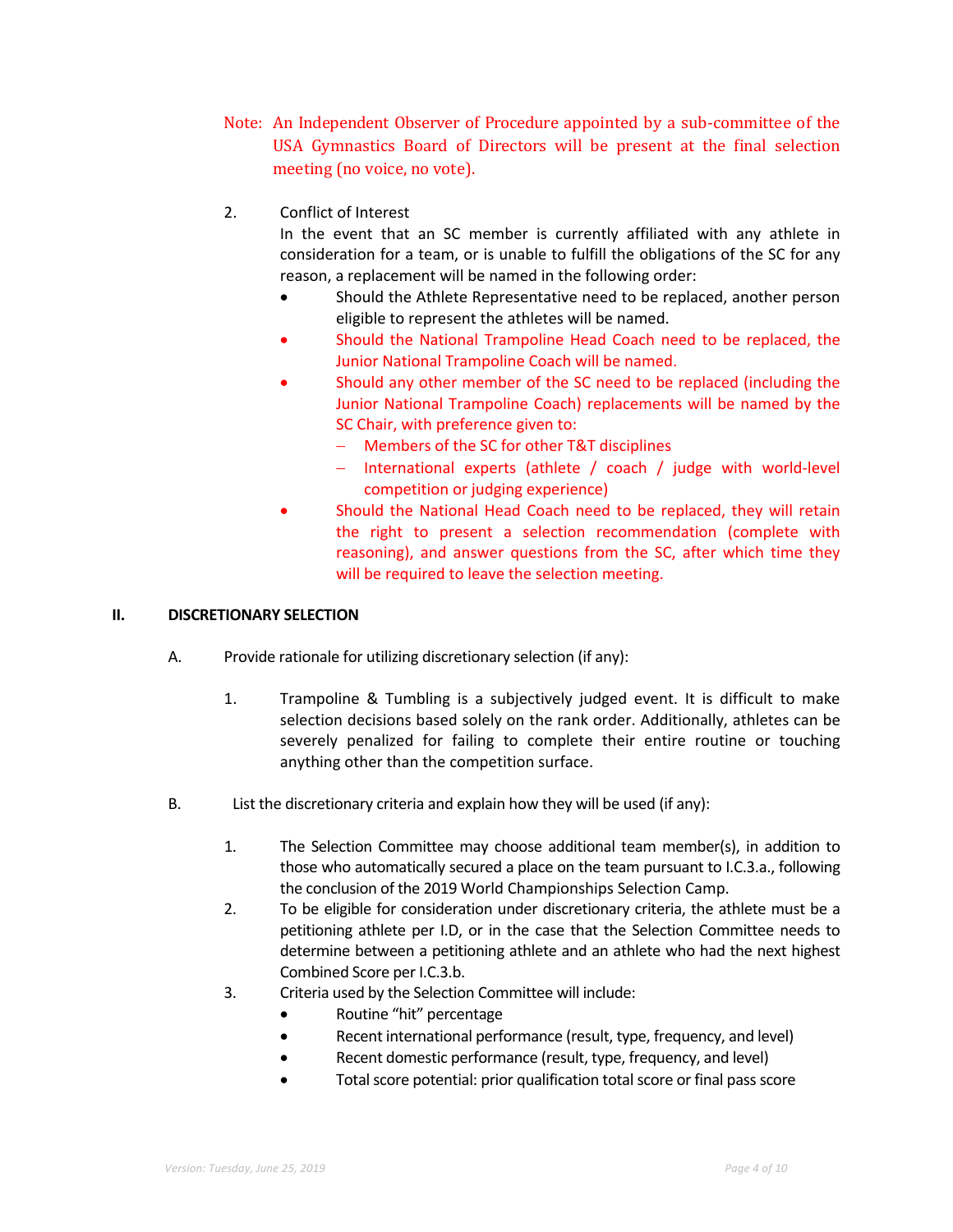- Demonstrated professional attitude, compliance with responsibility manual, and ability to positively contribute to the team dynamic
- 4. Criterion used by the Selection Committee to approve the National Team Trampoline Head Coaches' recommendation for synchronized trampoline pairs include:
	- Utilizing the alternate
	- Existing pair with prior successful results
	- Based on the recent performances of the athletes named to the World Championships team for individual trampoline, identification of a new pairing with likely medal potential

## **III. REMOVAL OF ATHLETES**

- A. An athlete who is selected to the team by USA Gymnastics may be removed for any of the following reasons, as determined by USA Gymnastics:
	- 1. Voluntary withdrawal. Athlete must submit a written letter to the President of USA Gymnastics.
	- 2. Injury or illness which inhibits peak performance as certified by an approved USA Gymnastics physician (or medical staff). If an athlete refuses verification of her illness or injury by an approved USA Gymnastics physician (or medical staff), his/her injury will be assumed to be disabling and he/she may be removed.
	- 3. Lack of performance in training, which inhibits peak performance at the World Championships
	- 4. Violation of the USA Gymnastics' Safe Sport Policy, Code of Ethical Conduct, National Team Agreement or the Trampoline & Tumbling Responsibilities Manual.
	- 5. Removal may only occur by action of the President of USA Gymnastics after consultation with the T&T Program Director and the Athlete Representative, and an interview with the athlete and his/her coach. Any decision to remove an athlete or coach may be reviewed through the USA Gymnastics Grievance Procedures. An athlete who may be removed from the team pursuant to this provision has the right to a hearing per USA Gymnastics Bylaws (Article 10).
- B. An athlete may be removed from the team at any time for violation of WADA, IF, USADA and/or USOC anti-doping protocol, policies and procedures, as applicable. In such instances, the adjudication process will be managed through the United States Anti-Doping Agency.

## **IV. REPLACEMENT OF ATHLETES**

A. Describe the process by which the replacement pool of athletes will be identified:

The individuals identified in I.E.1 will identify replacement athletes, if any, for each gender/discipline, using the discretionary criteria as described in II.B.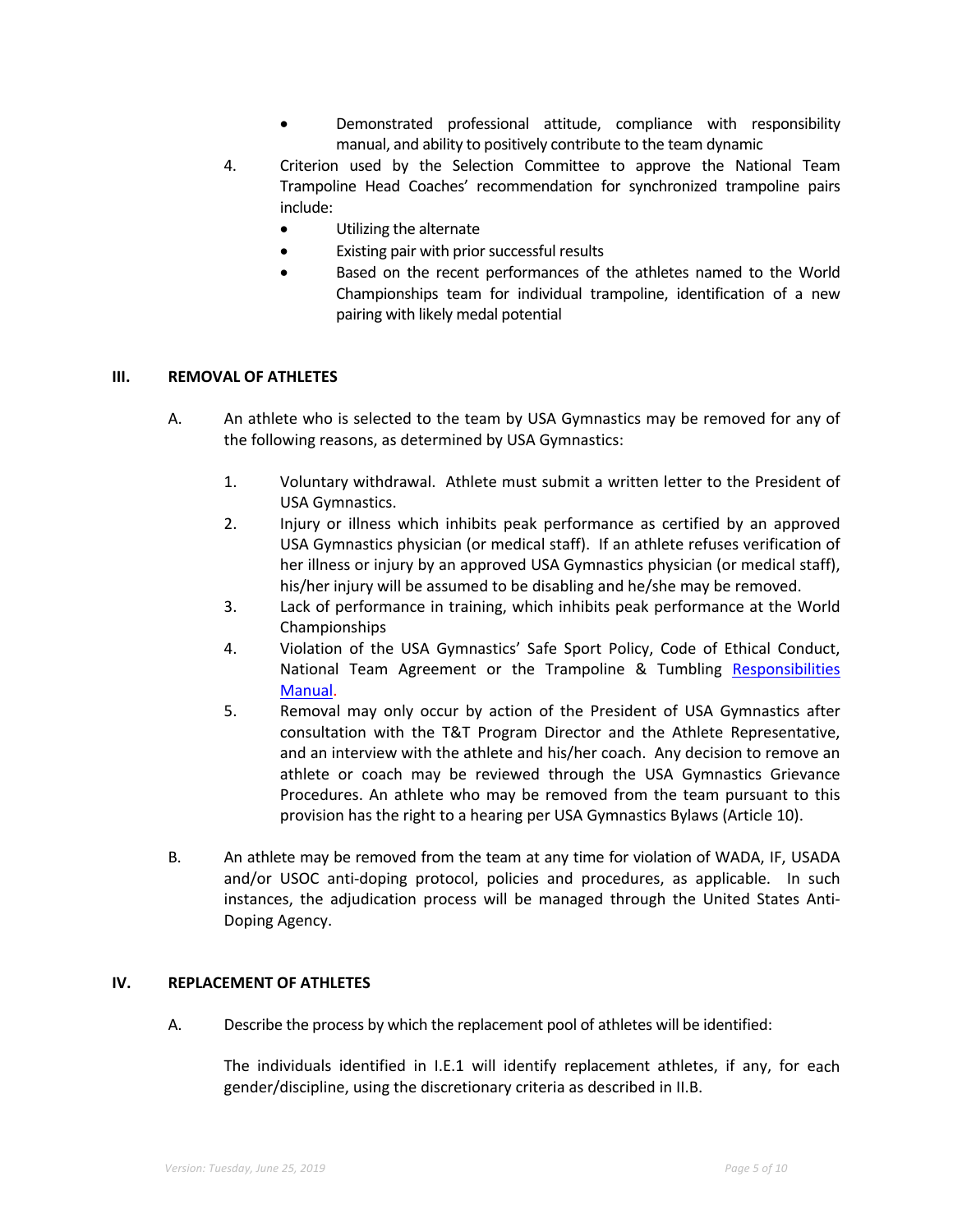- B. Describe how the replacement athlete(s) will be selected, should a vacancy occur:
	- 1. Prior to departure for Preparation Camp, if a member of the Team is unable to travel for any reason, the following process will be used to determine a replacement.
		- If an Alternate had previously been named during the selection process, the Alternate in the gender/discipline where the vacancy occurred will become a competing athlete.
		- The Selection Committee will determine if an additional alternate will be selected to the team. If so, the Selection Committee will name that alternate utilizing the discretionary criteria outlined in section II.B. The time required to book travel and apply for travel visas will dictate the last time at which an additional athlete may be named.
	- 2. After the conclusion of the Preparation Camp, if a member of the team is unable to compete due to injury, voluntary withdrawal or removal, the following process will be used to determine a replacement.
		- If an Alternate had previously been named during the selection process, the Alternate in the gender/discipline where the vacancy occurred will automatically become a Competing Athlete.
		- If a vacancy occurs in Synchronized Trampoline, the National Trampoline Team Head Coach will determine if one of the remaining trampoline team members (including the Alternate if one is present), who is not currently part of a synchronized pair, will fill the vacancy in synchronized trampoline using the criteria in II.B.
- C. Identify the group or committee that will be responsible for making athlete replacement determinations:

See I.E.

# **V. COACH SELECTION**

- A. The Coaches for the 2019 World Championships Team will be selected from among the national team head coaches, as well as the personal coaches of the team members and other experienced coaches. The Selection Committee will name the World Championships coaches following the determination of the World Championships team at the conclusion of the 2019 World Championships Selection Camp. Based on the number of available credentials and the needs of the team, coaches will be selected as follows:
	- Individual Trampoline//Synchronized Trampoline: One head coach, one assistant head coach. A third coach may be named as necessary.
	- Tumbling: One head coach, one assistant head coach. A third coach may be named as necessary.
	- Double Mini Trampoline: One head coach, one assistant head coach. A third coach may be named as necessary.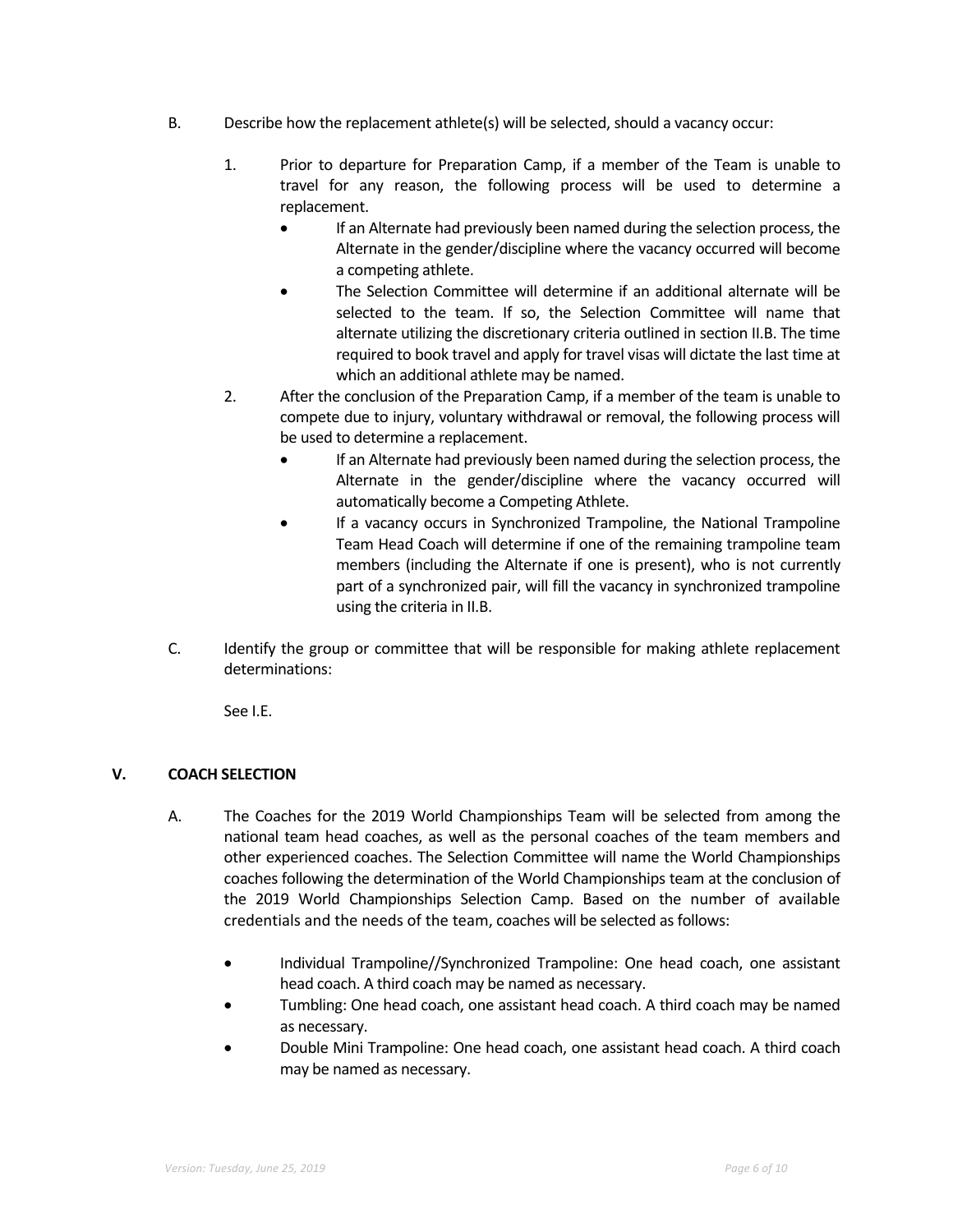- The coaching team of each discipline shall be responsible for the line-ups, including the order in which the athletes will compete and the determination of the three competing athletes in Team Finals.
- Personal Coaches of the athletes selected as 2019 World Championships Team Members will be selected according to the number of credentials available to the team and limited to one coach per athlete.
- B. Criteria to be considered in selecting the World Championships coaches include:
	- USA Gymnastics Professional Member in good standing
	- International experience
	- Proven leadership ability
	- Rapport with athletes
	- National Team Head Coach or personal coach of an athlete named to the 2019 World Championships team.
	- Technical knowledge
	- Be able to attend the World Championships Preparation Camp, and all required meetings.
	- Compliance with the USA Gymnastics Safe Sport Policy, Code of Ethical Conduct and Trampoline & Tumbling Responsibilities Manual.
- C. Removal of Coach
	- Voluntary withdrawal. Coach must submit a written letter to the President of USA Gymnastics.
	- Injury or illness which inhibits the ability to perform coaching duties as certified by an approved USA Gymnastics physician (or medical staff). If a coach refuses verification of his or her illness or injury by an approved USA Gymnastics physician (or medical staff), the injury will be assumed to be disabling and the coach may be removed.
	- Violation of the USA Gymnastics' Safe Sport Policy, Code of Ethical Conduct or Trampoline & Tumbling Responsibilities Manual.
	- A coach shall automatically be deemed removed if the individual becomes ineligible for leadership pursuant to Section 2.4 of USA Gymnastics Bylaws or fails to meet the affirmative duty required by Section 2.4 of the Bylaws.
	- Should an athlete be removed from the team pursuant to section III, the personal coach of that athlete may also be removed. Factors that may be taken into consideration when evaluating removal include timing of the removal, availability of credentials, status of a replacement athlete, or the needs of the team.
	- Failure to attend the entire World Championships Preparation Camp.
	- Any decision to remove a coach may be reviewed through USA Gymnastics Grievance Procedures per the USA Gymnastics Bylaws (Article 10).

## **VI. SUPPORTING DOCUMENTS**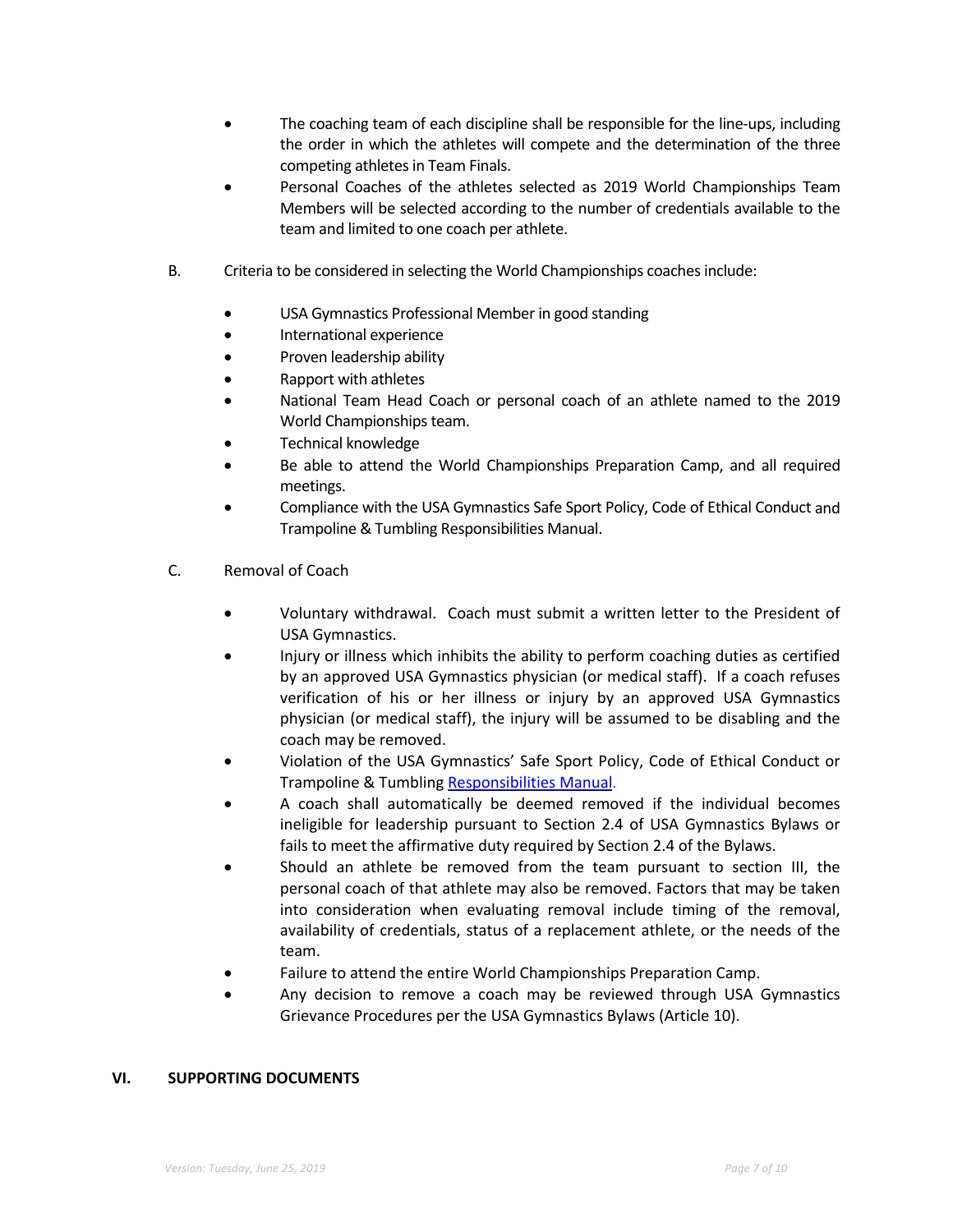USA Gymnastics will retain the approved Selection Procedures and all supporting documents, including scouting or evaluation forms, etc., and data from the selection process for six months past the date of the conclusion of the 2019 World Championships.

A World Championship Athlete Selection Committee Report, outlining the work and decisions of the SC, will be made available for distribution to all athletes and coaches who participated in the selection events within a reasonable amount of time after the final selection event. The report will be made public on the USA Gymnastics website. USA Gymnastics retains the sole discretion to determine the contents and timing of the report.

#### **VII. REQUIRED DOCUMENTS**

The following documents are required to be adhered to by an athlete as a condition of nomination to 2019 World Championships Team and can be found online at http://usagym.org/pages/tt/pages/selection\_procedures.html

- USA Gymnastics Safe Sport Policy
- USA Gymnastics Code of Ethical Conduct
- National Team Agreement
- Trampoline & Tumbling Responsibility Manual

#### **VIII. PUBLICITY/DISTRIBUTION OF PROCEDURES**

The USA Gymnastics approved Selection Procedures (complete and unaltered) will be posted/published by the USA Gymnastics in the following locations:

- USA Gymnastics website: www.usagym.org These procedures will be posted as soon as possible, but not more than five business days following the approval by the USA Gymnastics Board of Directors.
- Directly distributed to the age eligible National Team Members.

# **IX. DATE OF NOMINATION**

The 2019 World Championships team will be announced on October 20, 2019.

#### **X. MANDATORY TRAINING AND/OR COMPETITION**

World Championships Preparation Camp, dates and location TBD

#### **XI. ANTI-DOPING REQUIREMENTS**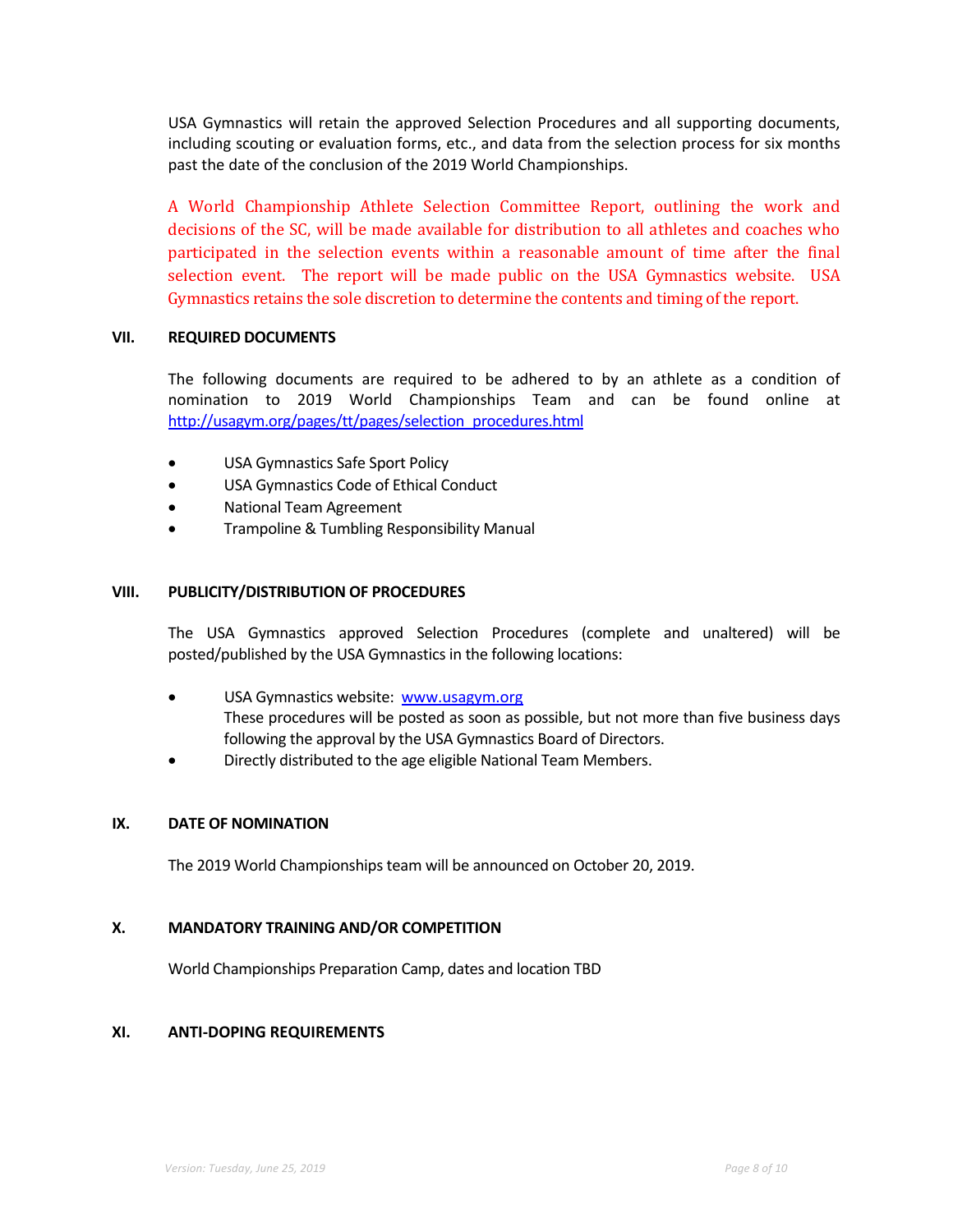Athletes must adhere to all WADA, FIG, USADA and USOC anti-doping protocols, policies and procedures, as applicable. This includes participation in Out-of-Competition Testing as required by the IOC, WADA, FIG, USADA and USOC Rules, as applicable.

#### **XII. DEVELOPMENT OF SELECTION PROCEDURES**

The following committee/group (include names and titles) was responsible for creating these Selection Procedures:

| <b>Trampoline &amp; Tumbling Program Committee</b> |                        |  |  |
|----------------------------------------------------|------------------------|--|--|
| <b>T&amp;T Program Chair</b>                       | Patti Conner           |  |  |
| T&T Elite Program Chair                            | <b>Scott Lineberry</b> |  |  |
| T&T JO Program Chair                               | Chelsea Rainer         |  |  |
| T&T Athlete Representative                         | Michael Devine         |  |  |
| <b>T&amp;T Program Director</b>                    | Jacqui Godfrey         |  |  |

# **XIII. USA GYMNASTICS BYLAWS AND GRIEVANCE PROCEDURES**

The USA Gymnastics Bylaws and Grievance Procedures can be found at: www.usagym.org.

#### **XIV. INTERNATIONAL DISCLAIMER**

These procedures are based on IOC and/or FIG rules and regulations as presently known and understood. Any change in the selection procedures caused by a change in IOC and/or FIG rules and regulations will be distributed to the affected athletes immediately. The selection criteria are based on the latest information available to USA Gymnastics. However, the selections are always subject to unforeseen, intervening circumstances, and realistically may not have accounted for every possible contingency.

If any force of nature, or force majeure, should cause the alteration or cancellation of any of the selection events listed in this document, these selection procedures will be revised, pursuant to their resubmission to the president of USA Gymnastics.

## **XV. SIGNATURES**

I certify that I have read and approved the Athlete Selection Procedures for the 2019 World Championships Team.

| --<br>Jate<br>Print<br>- - - -<br>------<br><b>Name</b><br>. |
|--------------------------------------------------------------|
|--------------------------------------------------------------|